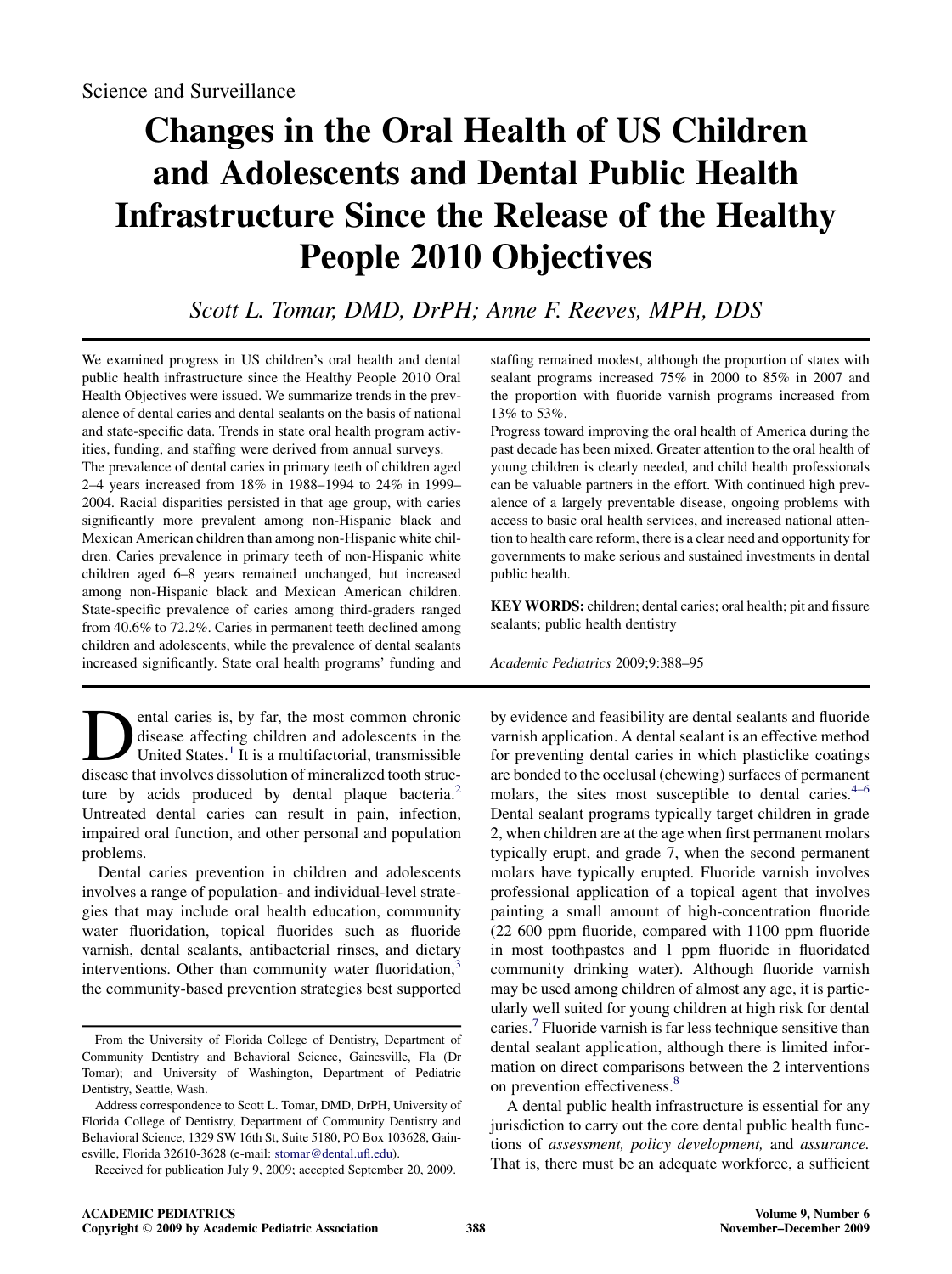administrative presence within health agencies and departments, adequate financial resources to implement programs, and the legal authority to use personnel in an effective and cost-effective manner.<sup>[9](#page-7-0)</sup>

The Healthy People 2010 Objectives for Improving *Health* were issued in  $2000$ .<sup>[10](#page-7-0)</sup> That comprehensive set of health objectives for the United States represented the input of a broad coalition of experts from many sectors, and included 467 objectives in 28 focus areas. One of those focus areas was oral health, with the overall goal being to prevent and control oral and craniofacial diseases, conditions, and injuries and to improve access to related services. That goal was supported by 17 specific objectives. The 10 objectives most relevant to the oral health of children and adolescents are listed in [Table 1](#page-2-0).

We are approaching the target date for Healthy People 2010 Objectives on Oral Health. Here, we present an overview of the changes in oral health status of American children and adolescents and the dental public health infrastructure during the first decade of the twenty-first century.

#### METHODS

Data for this study were drawn from several national and state sources. National data on dental caries and selected preventive services are from the National Health and Nutrition Examination Surveys (NHANES). Dental data were collected in 1988–1994 and again in 1999–2004. These data and details on their collection have been published previously, $11$  so this report presents just a few key findings. State data on dental caries and dental sealants are available from those states that have conducted basic screening surveys (BSS) at least once during the past decade. The BSS has been developed and supported by the Association of State and Territorial Dental Directors; details of its design and administration are available.<sup>[12](#page-7-0)</sup> Most states have collected such data only once, so trend analysis is not yet possible at the state level. Nearly all states that use the BSS report data only for children in the third grade. The oral health variables collected by the BSS conform to the 3 indicators of child oral health included in the National Oral Health Surveillance System, $13$  which are limited to students in third grade and include dental caries experience, untreated dental caries, and the presence of dental sealants.<sup>[14](#page-7-0)</sup>

Most data on state oral health program activities, funding, and staffing are derived from state synopsis survey questionnaires, which are developed and administered annually under a cooperative agreement between the Centers for Disease Control and Prevention's Division of Oral Health and the Association of State and Territorial Dental Directors.<sup>[15](#page-7-0)</sup> Analyses and summaries of changes in state oral health programs were prepared by Dr Kathy Phipps as background for the National Summit on Chil-dren's Oral Health.<sup>[16](#page-7-0)</sup> Other infrastructure data are drawn from the Healthy People 2010 database, $17$  which monitors national progress toward achieving the Healthy People 20[10](#page-7-0) Objectives for Improving Health.<sup>10</sup>

The preparation of specialists in dental public health is one aspect of the dental public health infrastructure. The most common route for meeting the minimum educational requirements for eligibility for certification by the American Board of Dental Public Health is completion of a dental degree, a master-level or doctoral-level graduate degree in public health, and a residency in dental public health accredited by the Commission on Dental Accreditation.[18](#page-7-0) Therefore, we examined trends in the number of accredited dental public health residency programs, their enrollees, and their graduates. Data on trends in the number of residency programs, residents, and graduates during the past decade were drawn from annual Surveys of Advanced Dental Education conducted by the American Dental Association.<sup>19,20</sup>

#### RESULTS

#### Healthy People 2010 Objectives on Oral Health

[Table 1](#page-2-0) presents the 10 Healthy People 2010 Objectives on Oral Health most relevant to children's oral health, their baseline levels, their target levels, and the most recent estimates available for each. The prevalence of dental caries experience (objective 21-1) and untreated decay (21-8) appear to be moving away from the target for children 8 years of age or younger. The prevalence of dental sealants (21-2) increased for children aged 8 or 14 years, although it remained substantially below the target prevalence of 50% for both ages. The proportion of the public of water systems with optimally fluoridated water increased in the United States to 69%, still shy of the target of 75% (21-9). Overall, dental care utilization by children moved toward the target of 56% (21-10), but use of preventive services by low-income children remained below half of the 2010 target of 66% (21-12). Progress was made toward achieving the objectives on having oral health components within local health departments and community-based health centers (21-14), the number of states with craniofacial recording and referral systems (21-15), and the number of states and Indian Health Service/tribal health programs directed by a dental professional with public health training (21-17a and 21-17b).

#### Dental Caries in Children and Adolescents

There are a variety of measures and indices used to monitor and report dental caries, including proportions of the population affected, the mean number of teeth or tooth surfaces affected, signs of any caries experience (ie, treated or untreated tooth decay), and signs of untreated caries lesions. For purposes of simplicity, we report the prevalence of dental caries as the proportion of children or adolescents who have experienced the disease and the proportion with untreated lesions at the time of the clinical survey.

Although the oral health status for most American children improved during the past decade, there are notable exceptions. The prevalence of dental caries (treated or untreated tooth decay) in the primary dentition of US children aged 2–4 years increased from 18.5% in 1988–1994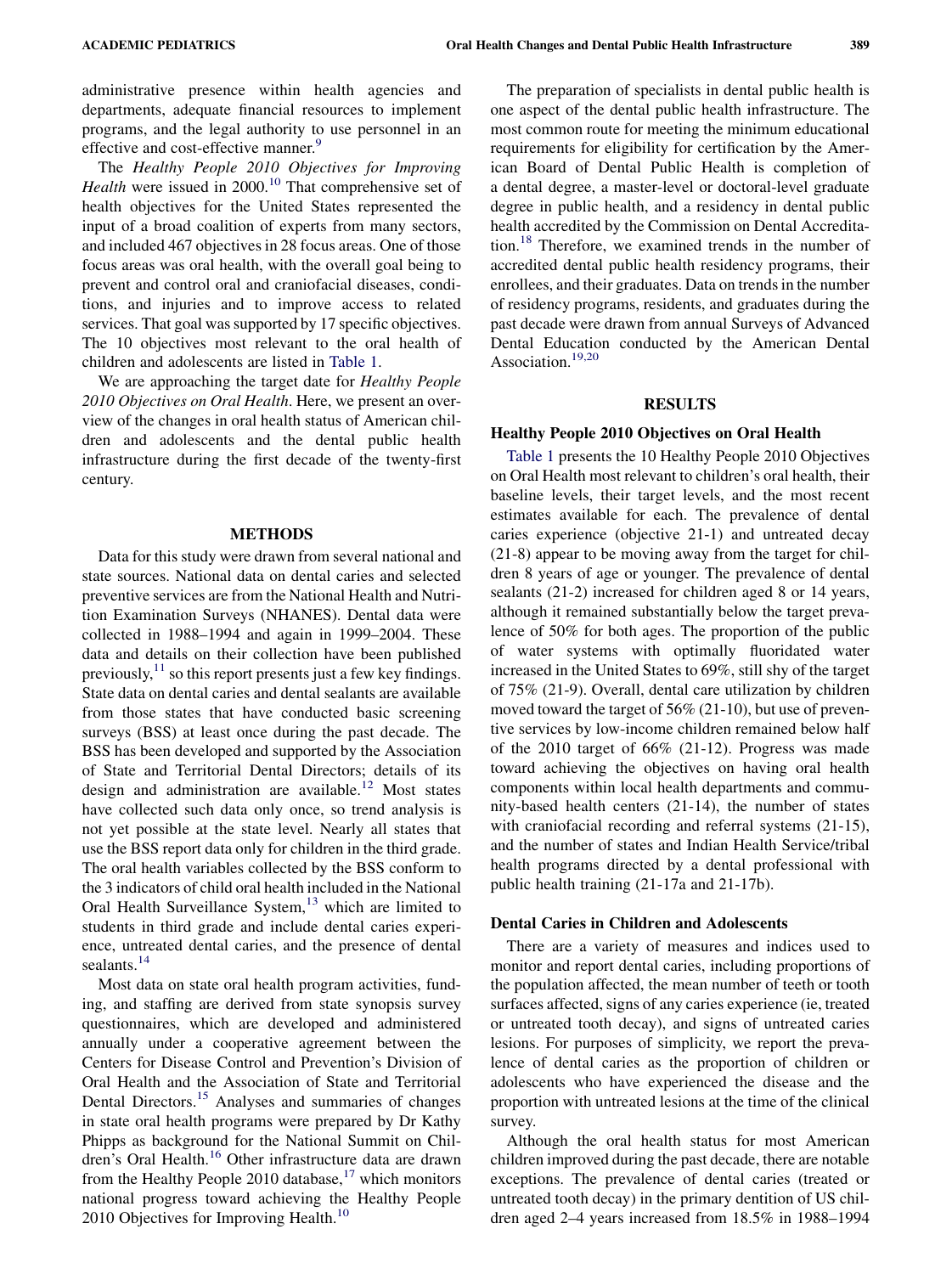## <span id="page-2-0"></span>Table 1. Progress Toward Achieving Selected Healthy People 2010 Objectives on Oral Health\*

| Number      | Objective                                                                                                                                                                                                                                                      | Baseline Year | <b>Baseline</b>  | 2004 Estimate | Healthy People 2010<br>Target |
|-------------|----------------------------------------------------------------------------------------------------------------------------------------------------------------------------------------------------------------------------------------------------------------|---------------|------------------|---------------|-------------------------------|
| $21 - 1$    | Reduce the proportion of children and<br>adolescents who have dental caries in<br>their primary and permanent teeth                                                                                                                                            |               |                  |               |                               |
| a           | Age $2-4y$                                                                                                                                                                                                                                                     | 1988-1994     | 18%              | 24%           | 11%                           |
| b           | Age $6-8$ y                                                                                                                                                                                                                                                    | 1988-1994     | 52%              | 53%           | 42%                           |
| $\mathbf c$ | Age $15 y$                                                                                                                                                                                                                                                     | 1988-1994     | 61%              | 56%           | 51%                           |
| $21-2$      | Reduce the proportion of children,<br>adolescents and adults with<br>untreated decay                                                                                                                                                                           |               |                  |               |                               |
| a           | Age $2-4y$                                                                                                                                                                                                                                                     | 1988-1994     | 16%              | 19%           | 9%                            |
| b           | Age $6-8$ y                                                                                                                                                                                                                                                    | 1988-1994     | 28%              | 29%           | 21%                           |
| $\mathbf c$ | Age $15 y$                                                                                                                                                                                                                                                     | 1988-1994     | 20%              | 18%           | 15%                           |
| $21-8$      | Increase the proportion of children<br>who have received dental sealants<br>on their molar teeth                                                                                                                                                               |               |                  |               |                               |
| a           | Age 8 y                                                                                                                                                                                                                                                        | 1988-1994     | 23%              | 32%           | 50%                           |
| b           | Age $14y$                                                                                                                                                                                                                                                      | 1988-1994     | 15%              | 21%           | 50%                           |
| $21-9$      | Increase the proportion of the US<br>population served by community<br>water systems with optimally<br>fluoridated water                                                                                                                                       | 1992          | 62%              | 69%           | 75%                           |
| $21-10$     | Increase the proportion of children<br>aged 2–17 y who use the oral care<br>system each year                                                                                                                                                                   | 1996          | 48%              | 52%           | 56%                           |
| $21 - 12$   | Increase the proportion of low-income<br>children and adolescents who received<br>any preventive dental service in<br>the past year                                                                                                                            | 1996          | 25%              | 31%           | 66%                           |
| $21 - 13$   | Increase the proportion of school-based<br>health centers with an oral health<br>component, including:                                                                                                                                                         |               |                  |               |                               |
| a           | Dental sealants                                                                                                                                                                                                                                                | 2001-2002     | 12%              | NA            | 15%                           |
| b           | Dental care                                                                                                                                                                                                                                                    | 2001-2002     | 9%               | NA            | 11%                           |
| 21-14       | Increase the proportion of local health<br>departments and community-based<br>health centers, including community<br>migrant, and homeless health centers<br>that have an oral health component                                                                | 1997          | 52%              | 69%           | 75%                           |
| $21 - 15$   | Increase the number of states and the<br>District of Columbia that have a system<br>for recording and referring infants and<br>children with cleft lips, cleft palates,<br>and other craniofacial anomalies to<br>craniofacial anomaly rehabilitative<br>teams | 2003          | 16               | 32 (2006)     | 51                            |
| $21-16$     | Increase the number of states and District<br>of Columbia that have an oral health<br>craniofacial health surveillance system                                                                                                                                  | 1999          | $\boldsymbol{0}$ | NA            | 51                            |
| $21 - 17$   | Increase the number of health agencies<br>that have a public dental health<br>program directed by a dental<br>professional with public health<br>training:                                                                                                     |               |                  |               |                               |
| a           | For state (including the District of<br>Columbia) and local health agencies<br>that serve jurisdictions of 250 000<br>or more persons (out of 191)                                                                                                             | 2003          | 39               | 51 (2006)     | 41                            |
| b           | For Indian Health Service areas and tribal<br>health programs that serve jurisdictions<br>of 30 000 or more persons (out of 27)                                                                                                                                | 2003          | 9                | 10 (2006)     | 9                             |

\*Data from Centers for Disease Control and Prevention, "DATA 2010: the Healthy People 2010 database"<sup>17</sup> (available at: [http://wonder.cdc.gov/](http://wonder.cdc.gov/data2010/focus.htm) [data2010/focus.htm](http://wonder.cdc.gov/data2010/focus.htm)).  $NA = not available$ .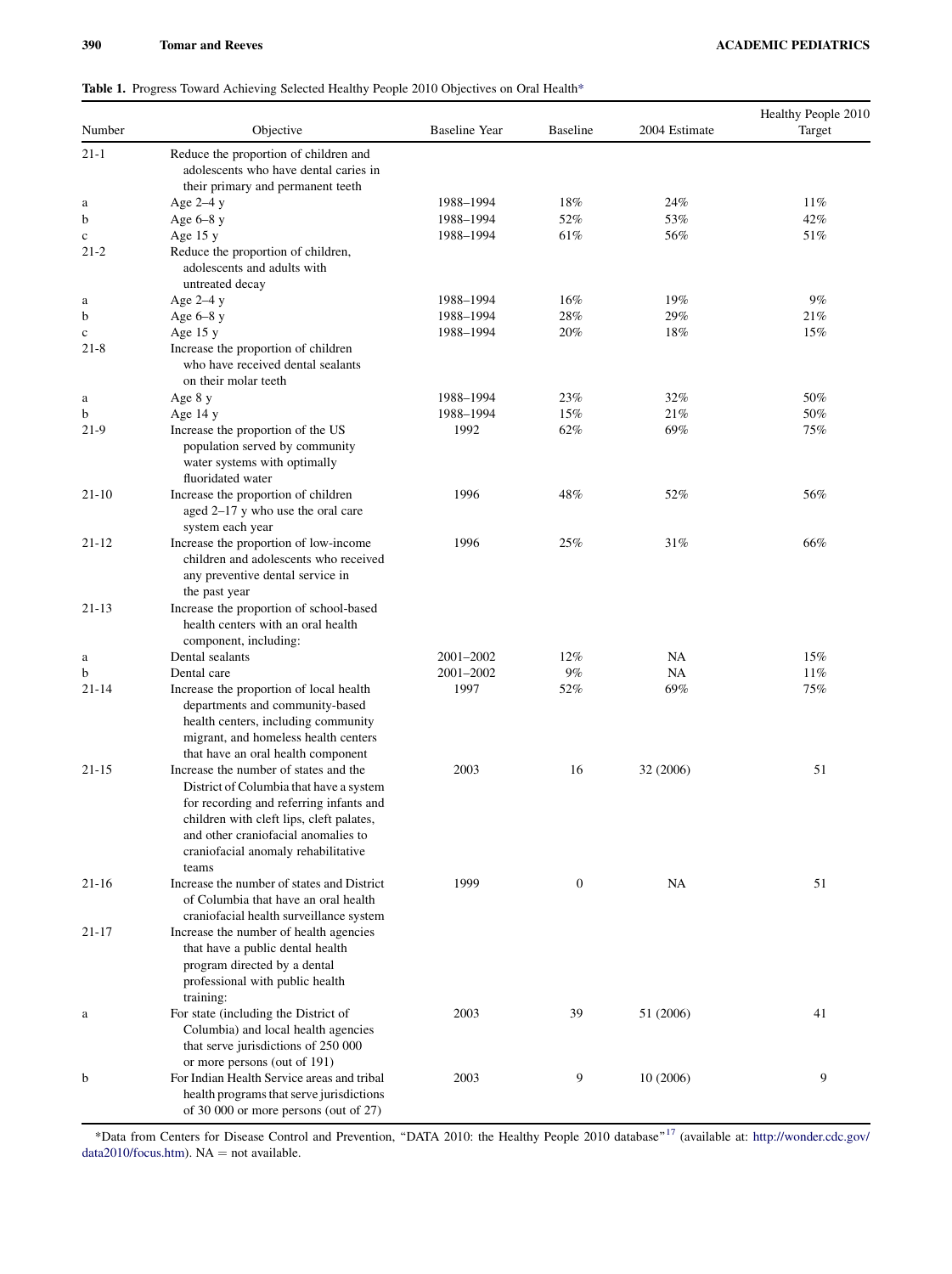Table 2. Prevalence of Treated or Untreated Dental Caries in Primary or Permanent Teeth Among Children by Race/Ethnicity and Age, United States, 1988–1994 and 1999–2004\*

|                                   | 1988-1994                               |                   | 1999-2004                            |                   |                                                                |
|-----------------------------------|-----------------------------------------|-------------------|--------------------------------------|-------------------|----------------------------------------------------------------|
| Race, Ethnicity,<br>and Age $(y)$ | Percentage With<br><b>Dental Caries</b> | Standard<br>Error | Percent With<br><b>Dental Caries</b> | Standard<br>Error | Difference in Caries Prevalence<br><b>Between Time Periods</b> |
| All races and ethnicities         |                                         |                   |                                      |                   |                                                                |
| $2 - 4 +$                         | 18.49                                   | 1.24              | 23.67                                | 1.44              | $5.18**$                                                       |
| $6 - 8 \pm $                      | 51.62                                   | 1.96              | 53.20                                | 2.49              | 1.59                                                           |
| $6 - 11$ §                        | 25.49                                   | 1.60              | 21.06                                | 0.91              | $-4.43**$                                                      |
| $12 - 19$ §                       | 67.80                                   | 1.51              | 59.11                                | 0.96              | $-8.69**$                                                      |
| White, non-Hispanic               |                                         |                   |                                      |                   |                                                                |
| $2 - 4 +$                         | 12.94                                   | 1.44              | 20.45                                | 1.99              | $7.52**$                                                       |
| $6 - 8 \pm $                      | 48.50                                   | 2.51              | 48.92                                | 3.56              | 0.43                                                           |
| $6 - 11$ §                        | 23.69                                   | 1.77              | 18.59                                | 1.39              | $-5.11**$                                                      |
| $12 - 19$ §                       | 68.15                                   | 2.22              | 58.08                                | 1.55              | $-10.07**$                                                     |
| Black, non-Hispanic               |                                         |                   |                                      |                   |                                                                |
| $2 - 4 +$                         | 24.31                                   | 2.11              | 26.13                                | 2.44              | 1.82                                                           |
| $6 - 8 \pm $                      | 49.41                                   | 2.25              | 56.12                                | 2.05              | $6.71**$                                                       |
| $6 - 11$ §                        | 23.38                                   | 1.98              | 19.03                                | 1.52              | $-4.35$                                                        |
| $12 - 19$ §                       | 62.93                                   | 2.10              | 54.36                                | 1.66              | $-8.57**$                                                      |
| Mexican American                  |                                         |                   |                                      |                   |                                                                |
| $2 - 4 +$                         | 33.84                                   | 1.59              | 35.33                                | 1.82              | 1.49                                                           |
| $6 - 8 \pm $                      | 63.85                                   | 3.13              | 68.53                                | 2.82              | 4.68                                                           |
| $6 - 11$ §                        | 27.56                                   | 1.62              | 30.76                                | 2.01              | 3.20                                                           |
| $12 - 198$                        | 68.53                                   | 2.19              | 64.49                                | 1.53              | $-4.04$                                                        |

\*Data from Dye and colleagues, $^{10}$  tables 10, 20, 21, and 25.

†Primary teeth only.

‡Primary or permanent teeth.

§Permanent teeth only.

to 23.7% in 1999–2004 (Table 2).<sup>[11](#page-7-0)</sup> Among children aged 6–8 years, the prevalence of dental caries among non-Hispanic white children in that age group remained unchanged at about 49%; it increased among non-Hispanic black children from 49.4% to 56.1% and remained above 63% among Mexican American children. Overall, dental caries in the permanent dentition declined among children aged 6–11 years and among adolescents aged 12–19 years, although the declines were not statistically significant among 6–11-year-old non-Hispanic blacks or among Mexican Americans in either age group.

Disparities in dental caries prevalence by poverty status persisted between 1988–1994 and 1999–2004 ([Table 3\)](#page-4-0). Across all age groups and in both time periods, dental caries was more prevalent among children living in or near poverty than among those living above 200% of the federal poverty level. Other than a 6.75 percentage point decline in caries among adolescents aged 12–19 years living below 100% of the federal poverty level, the only statistically significant declines in caries in permanent teeth occurred among those living above 200% of federal poverty level.

As of May 2009, data on dental caries in third-graders were available for 37 states ([Table 4](#page-5-0)).<sup>14</sup> During the past decade, the prevalence of dental caries among thirdgraders ranged from 40.6% (Connecticut) to 72.2% (Arkansas). However, these data were collected over a period of 10 years and may not be directly comparable across states as a result of secular changes in disease prevalence.

The prevalence of untreated dental caries among the 37 states that have administered the BSS ranged from 13.2% (Iowa) to 44.0% (Nevada) (data not shown). Trend data were not available for that oral health indicator.

#### Dental Sealants among Children and Adolescents

On the basis of data from NHANES, the prevalence of dental sealants on at least one permanent tooth increased significantly among children aged 6–11 years, from 22% in 1988–1994 to 30% in 1999–2004 and among adolescent aged 12–19 from 18% to  $38\%$ <sup>[11](#page-7-0)</sup> [\(Table 5\)](#page-6-0). The increase in the prevalence of sealants was consistent among all racial/ethnic and age groups. Although there were large gains in the presence of sealants among non-Hispanic black and Mexican American children and adolescents, those groups continued to have a significantly lower prevalence of sealants than did non-Hispanic whites.

Among third-graders in the 37 states that administered a BSS during the past decade, the prevalence of sealants varied, ranging from 23.3% (Michigan) to 66.1% (Vermont) (data not shown).<sup>[14](#page-7-0)</sup>

#### Dental Public Health Infrastructure

There have been some gains in the US dental public health infrastructure during the past decade. For example, the proportion of community health centers with an oral health component increased from 52% in 1997 to 70% in  $2006<sup>16</sup>$  $2006<sup>16</sup>$  $2006<sup>16</sup>$  There has also been an increase in the number of states with a system to record and refer infants and children

 $**P < .05$ .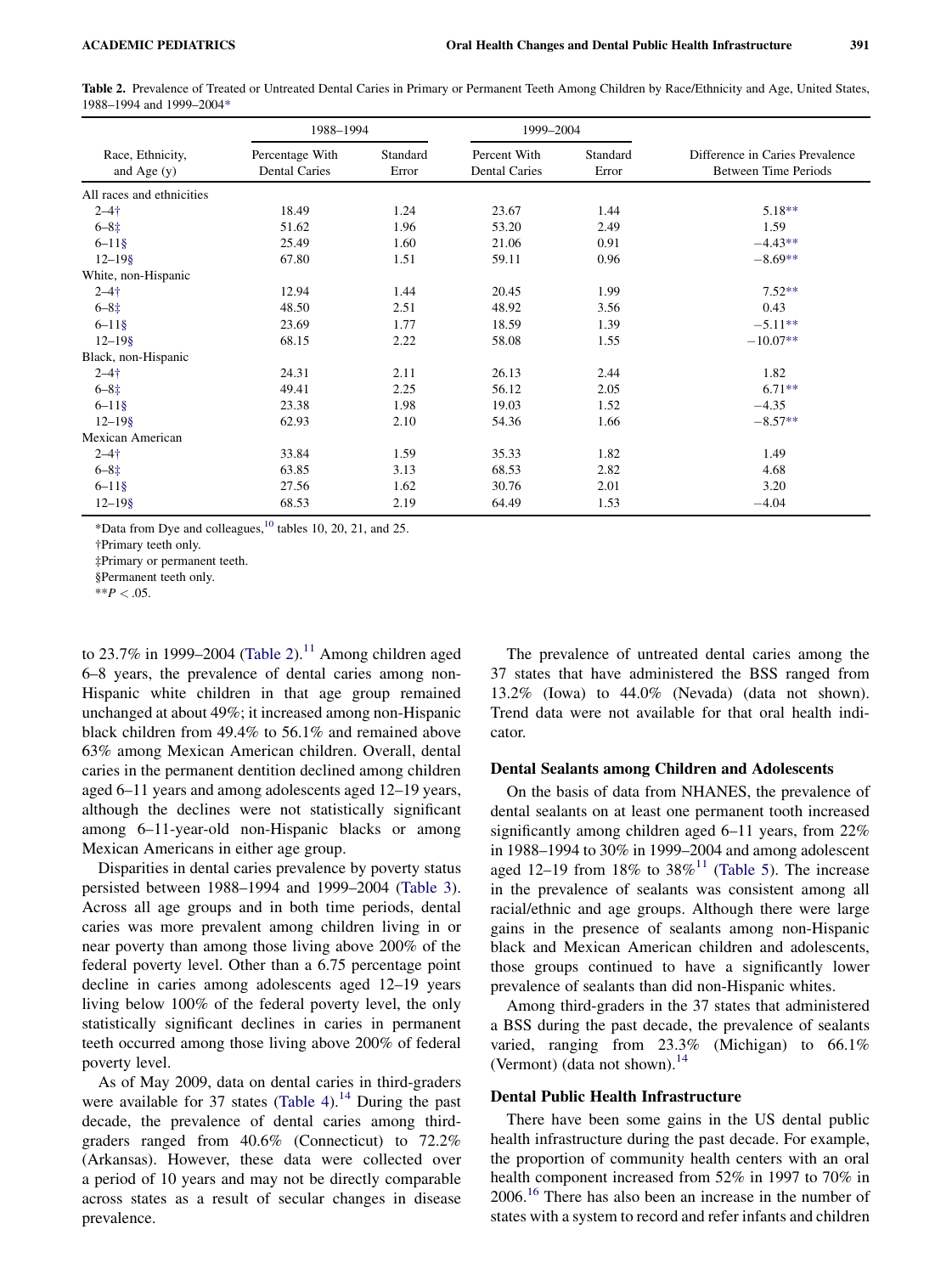<span id="page-4-0"></span>Table 3. Prevalence of Treated or Untreated Dental Caries in Primary or Permanent Teeth Among Children by Poverty Status and Age, United States, 1988–1994 and 1999–2004\*

|                                   | 1988-1994                               |                   | 1999-2004                        |                   |                                                         |
|-----------------------------------|-----------------------------------------|-------------------|----------------------------------|-------------------|---------------------------------------------------------|
| Poverty Status and<br>Age, y      | Percentage With<br><b>Dental Caries</b> | Standard<br>Error | Percentage<br>With Dental Caries | Standard<br>Error | Difference in Caries Prevalence<br>Between Time Periods |
| All income levels                 |                                         |                   |                                  |                   |                                                         |
| $2 - 4 +$                         | 18.49                                   | 1.24              | 23.67                            | 1.44              | 5.18††                                                  |
| $6 - 8 \pm $                      | 51.62                                   | 1.96              | 53.20                            | 2.49              | 1.59                                                    |
| $6 - 11$ §                        | 25.49                                   | 1.60              | 21.06                            | 0.91              | $-4.43$ ††                                              |
| $12 - 198$                        | 67.80                                   | 1.51              | 59.11                            | 0.96              | $-8.69$ ††                                              |
| Less than 100% FPL                |                                         |                   |                                  |                   |                                                         |
| $2 - 4 +$                         | 28.61                                   | 2.20              | 34.07                            | 2.56              | 5.46                                                    |
| $6 - 8 \pm $                      | 61.80                                   | 2.29              | 67.40                            | 3.26              | 5.60                                                    |
| $6 - 11$ §                        | 28.00                                   | 3.02              | 28.28                            | 2.28              | 0.27                                                    |
| $12 - 198$                        | 72.29                                   | 2.35              | 65.55                            | 1.40              | $-6.75$ ††                                              |
| 100%-199% FPL                     |                                         |                   |                                  |                   |                                                         |
| $2 - 4 +$                         | 21.01                                   | 1.91              | 27.61                            | 3.35              | 6.61                                                    |
| $6 - 8 \pm$                       | 58.39                                   | 4.56              | 61.60                            | 3.50              | 2.21                                                    |
| $6 - 11$ §                        | 28.89                                   | 3.03              | 24.09                            | 2.14              | $-5.80$                                                 |
| $12 - 19$ §                       | 69.16                                   | 2.66              | 64.40                            | 1.51              | $-4.77$                                                 |
| Greater than or equal to 200% FPL |                                         |                   |                                  |                   |                                                         |
| $2 - 4 +$                         | 10.08                                   | 1.40              | 14.54                            | 1.51              | 4.46                                                    |
| $6 - 8 \pm$                       | 42.21                                   | 3.19              | 41.60                            | 3.66              | $-0.61$                                                 |
| $6 - 11$ §                        | 22.28                                   | 1.93              | 16.31                            | 1.33              | $-5.97$ ††                                              |
| $12 - 19$ §                       | 65.58                                   | 2.20              | 54.00                            | 1.49              | $-11.59$ <sup>++</sup>                                  |

\*Data from Dye and colleagues, $^{10}$  tables 10, 20, 21, and 25. FPL = federal poverty level or threshold.

†Primary teeth only.

‡Primary or permanent teeth.

§Permanent teeth only.

 $\dagger \dagger P < .05$ .

with craniofacial abnormalities to rehabilitative teams, from [16](#page-7-0) in 2003 to 32 in 2006.<sup>16</sup>

Funding for state oral health programs has experienced some increases since 2000, but program funding generally remains modest. In fiscal year (FY) 2000, 30% of state oral health programs had total budgets of \$1 million or more.<sup>[16](#page-7-0)</sup> By FY 2007, 45% of programs met that funding threshold. From FY 2000 to FY 2007, 19 state programs reported level funding or a decrease, and 10 states reported a budget increase.

In FY 2000, 75% of states that submitted a synopsis questionnaire (33 of 44 respondents) had a full-time dental director; that figure rose to 91% (43 of 48 respondents) in  $FY$  2007.<sup>[16](#page-7-0)</sup> The median number of full-time equivalent employees in state dental programs was 2.0 in FY 2000 and 3.0 in FY 2007. Detailed state-specific staffing information is available for FY 2002 and FY 2007 (but not FY 2000). Between FY 2002 and FY 2007, 20 states experienced an overall increase in staffing (including employees and contractors), 4 had the same staffing level, and 20 experienced a decrease in overall staffing.

State oral health programs generally reported increases in community-based caries prevention programs. In FY 2000, 75% of reporting states had a dental sealant program, which rose to  $85\%$  in FY 2007.<sup>[16](#page-7-0)</sup> The number of children served by state sealant programs nearly doubled during that period, from 193 670 to 354 755. In addition, there was a dramatic increase in the proportion of states reporting a fluoride varnish program, from 13% of states in FY 2000 to 52% in FY 2007. The number of children served

by those fluoride varnish programs rose during that period from 3154 to 162 531.

#### Dental Public Health Residency Programs

The number of accredited dental public health residency programs and enrolled first-year residents from 2001–2002 to 2007–2008 is shown in the [Figure.](#page-6-0) The number of residency programs has declined during the past decade, from 18 in academic year 2000–2001 to 12 in 2007–2008. The number of first-year residents enrolled in an accredited program also declined during that time period, from 21 to 17.

## DISCUSSION

Progress toward improving the oral health of America's children and adolescents since the Healthy People 2010 Objectives were released has been mixed. Dental caries in the permanent dentition generally declined between 1988–1994 and 1999–2004, although the largest declines occurred among non-Hispanic whites and among those living above 200% of federal poverty level. This decline in caries is perhaps directly related to the significant increase in the prevalence of dental sealants and the expansion of sealant programs in many states. Unfortunately, racial, ethnic and economic disparities persist in oral health status and receipt of that preventive service. As has been demonstrated in at least one state, adequate funding and targeting of school-based sealant programs can effectively eliminate such disparities. $21$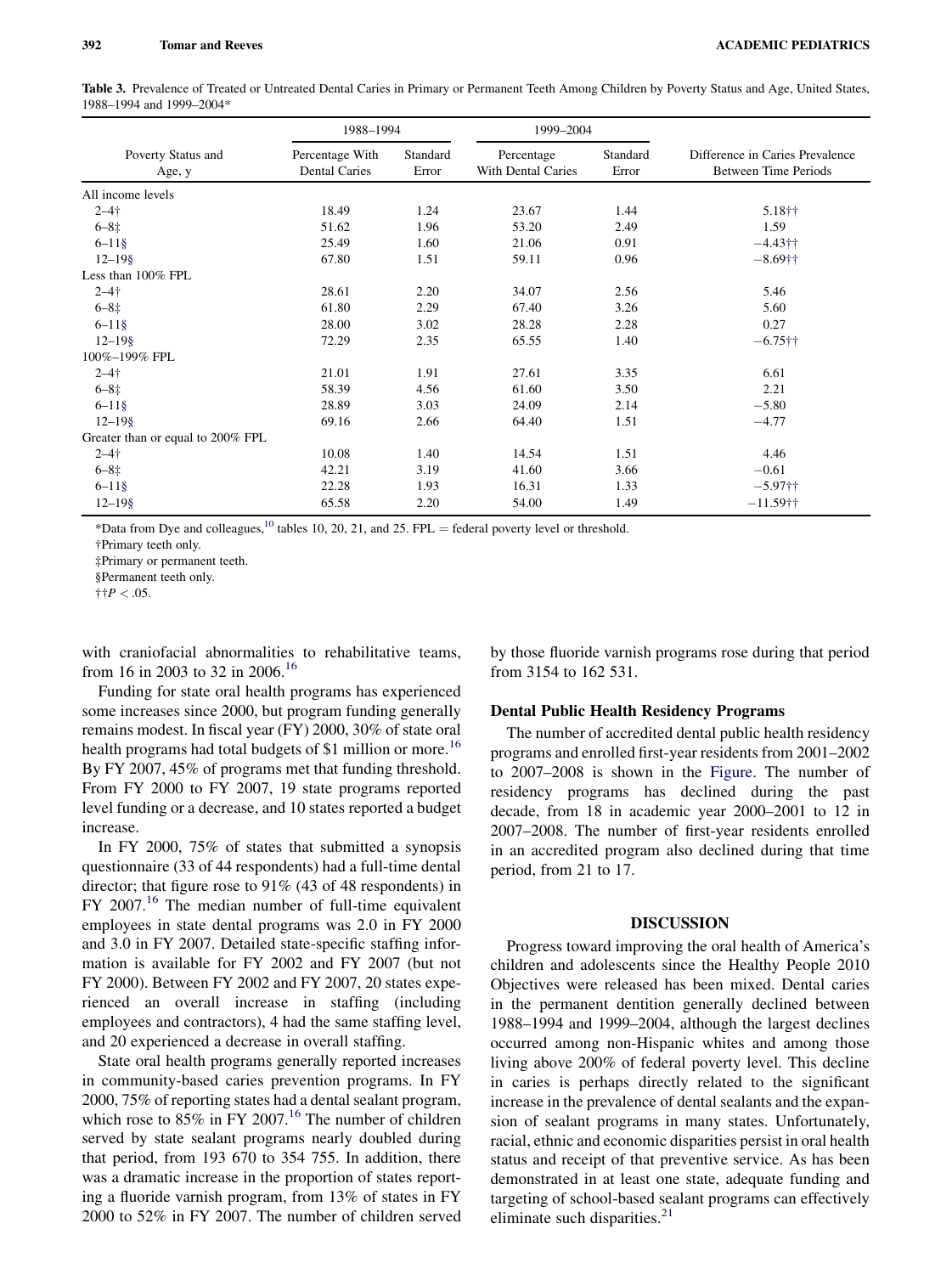<span id="page-5-0"></span>Table 4. Prevalence of Treated or Untreated Dental Caries Among Third-Grade Students in Selected States, 1998–2008\*

| <b>State</b>   | School Year | Sample Size | Response Rate, %† | Prevalence of Caries Experience, % | 95% Confidence Interval |
|----------------|-------------|-------------|-------------------|------------------------------------|-------------------------|
| Alaska         | 2007-2008   | 826         | 48                | 59.6‡                              | $56.1 - 62.9$           |
| Arizona        | 1999-2002   | 3189        | NR                | 66.7                               | $63.2 - 70.2$           |
| Arkansas       | 2001-2002   | 815         | 86                | 72.2‡                              | 68.9-75.5               |
| California     | 2004-2005   | 10444       | 52                | 70.9                               | $69.1 - 72.8$           |
| Colorado       | 2006-2007   | 3012        | 79                | 57.2                               | 55.4-58.9               |
| Connecticut    | 2006-2007   | 8755        | 81                | 40.6                               | 36.3-44.8               |
| Delaware       | 2001-2002   | 1032        | 43                | 54.5                               | 49.5-59.4               |
| Georgia        | 2004-2005   | 2861        | 51                | 56.3                               | 54.9-57.6               |
| Idaho          | 2000-2001   | 3126        | 71                | 65.4                               | $62.6 - 68.2$           |
| Illinois       | 2003-2004   | 6630        | 66                | 55.4                               | 52.6-58.2               |
| Iowa           | 2005-2006   | 1126        | 68                | 42.8‡                              | $40.0 - 45.8$           |
| Kansas         | 2003-2004   | 3375        | 32                | 58.6‡                              | 55.5-61.5               |
| Kentucky       | 2000-2001   | 3244        | 64                | 59.8                               | $57.1 - 62.6$           |
| Maine          | 1998-1999   | 1297        | 51                | 44.7‡                              | 42.0-47.4               |
| Maryland       | 2000-2001   | 2482        | 50                | 42.4                               | 37.5-47.3               |
| Massachusetts  | 2006-2007   | 2211        | 46                | 40.7‡                              | 36.5-44.8               |
| Michigan       | 2005-2006   | 1586        | 68                | 58.0                               | 54.8-61.2               |
| Mississippi    | 2004-2005   | 2824        | 62                | 68.9                               | $67.5 - 70.2$           |
| Missouri       | 2004-2005   | 3535        | 49                | 54.7                               | 53.6-55.8               |
| Montana        | 2005-2006   | 957         | 90                | 64.4‡                              | $61.3 - 67.4$           |
| Nebraska       | 2004-2005   | 2057        | 92                | 59.3                               | 55.0-63.6               |
| Nevada         | 2005-2006   | 794         | 22                | 71.4                               | $64.8 - 78.0$           |
| New Hampshire  | 2000-2001   | 410         | 78                | 52.0‡                              | $45.5 - 58.4$           |
| New Mexico     | 1999-2000   | 2136        | 47                | 64.6‡                              | 59.5-69.7               |
| New York       | 2001-2003   | 10895       | 38                | 54.1                               | 51.5-56.6               |
| North Dakota   | 2004-2005   | 1015        | 73                | 55.6‡                              | $52.5 - 58.7$           |
| Ohio           | 2004-2005   | 14029       | 53                | 55.0                               | $52.8 - 57.1$           |
| Oklahoma       | 2002-2003   | 495         | 74                | 69.4‡                              | $65.1 - 73.4$           |
| Oregon         | 2006-2007   | 1259        | 76                | 66.3                               | $62.6 - 70.0$           |
| Pennsylvania   | 1998-1999   | 1767        | <b>NR</b>         | 52.6                               | $49.2 - 55.9$           |
| Rhode Island   | 2007-2008   | 1303        | 66                | 47.6‡                              | $42.5 - 55.9$           |
| South Carolina | 2007-2008   | 2657        | 38                | 54.3‡                              | $52.3 - 56.2$           |
| South Dakota   | 2005-2006   | 643         | 66                | 65.6                               | $62.5 - 68.6$           |
| Utah           | 2000-2001   | 800         | 51                | $61.0$ ‡                           | 59.0-64.0               |
| Vermont        | 2002-2003   | 409         | 68                | 45.1                               | 39.0-51.1               |
| Washington     | 2004-2005   | 3633        | 77                | 59.7                               | 56.6-62.8               |
| Wisconsin      | 2007-2008   | 4413        | 89                | 54.7                               | 53.2-56.2               |
| Minimum        |             | 409         | 22                | 40.6                               |                         |
| Maximum        |             | 14029       | 92                | 72.2                               |                         |
| Median         |             | 2136        | 66                | 57.2                               |                         |

 $*NR = not reported.$  Data from Centers for Disease Control and Prevention.<sup>[13](#page-7-0)</sup>

†Survey response rates differ among states. Differential nonresponse can bias the estimates. Response rates, the percentage of selected children who actually participated, are presented to help the reader judge the potential for bias.

‡The prevalence of caries experience reported by this state has not been adjusted for nonresponse.

However, dental caries in the primary dentition of young children appears to be on the rise. The reason for that increase is uncertain, but the trend suggests the need for enhanced oral health education of parents and caregivers, expansion of prevention services such as fluoride varnish programs, and perhaps greater involvement of child health professionals in the prevention, detection, and management of early childhood caries.

Although there have been some gains in the size and strength of the dental public health infrastructure in the United States, it generally remains small, understaffed, and underfunded. More than half of state dental programs operate on total annual budgets of less than \$1 million and 3 or fewer full-time equivalent staff members. Such limited resources virtually ensure that many state programs will not be able to fully carry out their public health missions to protect and enhance the oral health of their states' residents. For example, the more than 2-fold difference in

sealant prevalence among states may reflect the variation in the capacity of state programs to promote and guide school-based sealant programs.

Oral health surveillance remains problematic at the national and state levels in the United States.<sup>[22](#page-7-0)</sup> Most indicators of oral health status at the national level are based on clinical surveys such as NHANES. Such large surveys provide useful information on a wide range of conditions, but their complexity leads to at least a 3-year lag between data collection and dissemination and oral health data are not collected in every year. It is for that reason that assessments of progress toward achieving many Healthy People 2010 Objectives on Oral Health are based on data that are already more than 5 years old. In addition, it is a very resource-intensive approach to public health surveillance, and because the Centers for Disease Control and Prevention's ability to conduct the oral health component in NHANES has relied on support from another agency, the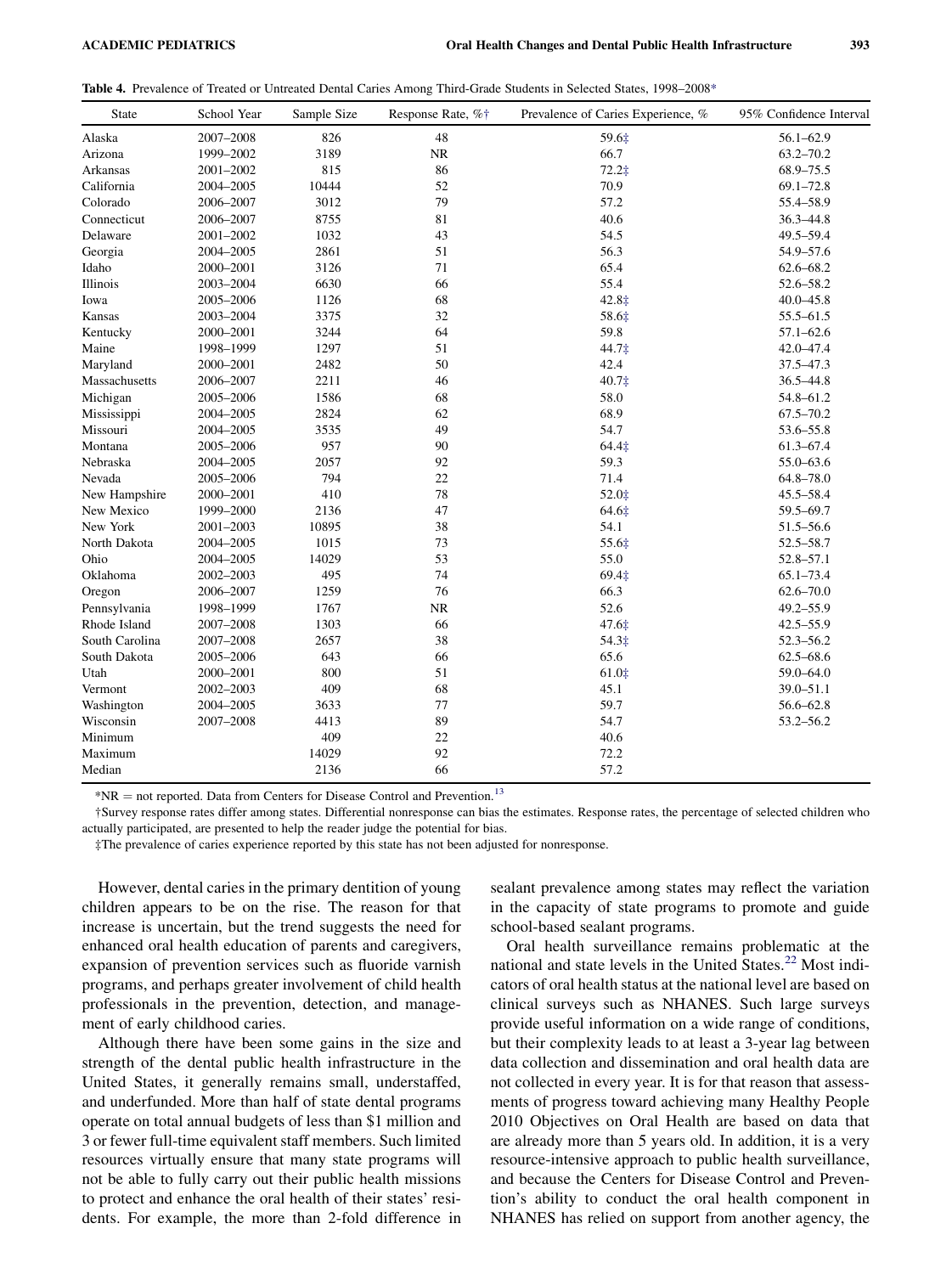<span id="page-6-0"></span>Table 5. Prevalence of Dental Sealants on Permanent Teeth Among Children and Adolescents by Race/Ethnicity and Age, United States, 1988–1994 and 1999–2004\*

|                             | 1988-1994                          |                       | 1999-2004                          |                       |                                                           |
|-----------------------------|------------------------------------|-----------------------|------------------------------------|-----------------------|-----------------------------------------------------------|
| Race, Ethnicity, and Age, y | Percentage With<br><b>Sealants</b> | <b>Standard Error</b> | Percentage With<br><b>Sealants</b> | <b>Standard Error</b> | Difference in Sealant Prevalence<br>Between Time Periods† |
| All races and ethnicities   |                                    |                       |                                    |                       |                                                           |
| $6 - 11$                    | 21.71                              | 2.36                  | 30.48                              | 1.71                  | 8.76                                                      |
| $12 - 19$                   | 18.03                              | 1.69                  | 37.65                              | 1.47                  | 19.62                                                     |
| White, non-Hispanic         |                                    |                       |                                    |                       |                                                           |
| $6 - 11$                    | 26.48                              | 3.14                  | 36.06                              | 2.32                  | 9.58                                                      |
| $12 - 19$                   | 22.57                              | 2.34                  | 43.90                              | 1.81                  | 21.33                                                     |
| Black, non-Hispanic         |                                    |                       |                                    |                       |                                                           |
| $6 - 11$                    | 9.72                               | 0.81                  | 21.26                              | 1.82                  | 11.54                                                     |
| $12 - 19$                   | 7.97                               | 1.27                  | 25.68                              | 2.01                  | 17.71                                                     |
| Mexican American            |                                    |                       |                                    |                       |                                                           |
| $6 - 11$                    | 10.99                              | 1.59                  | 24.22                              | 2.27                  | 13.23                                                     |
| $12 - 19$                   | 8.16                               | 1.07                  | 27.23                              | 2.34                  | 19.07                                                     |

\*Data from Dye and colleagues.[10](#page-7-0)

 $\dagger P < .05$  for all

National Institute of Dental and Craniofacial Research, its continuation is uncertain. The oral health component in NHANES changed substantially beginning in  $2005<sup>23</sup>$  $2005<sup>23</sup>$  $2005<sup>23</sup>$  In 2005–2008, a much less detailed basic oral health screening examination was provided for persons aged 5 years and older. Beginning in 2009, basic screening data will be collected for children aged 3–19 years. Clearly, trend analyses for some age groups (eg, age 2–4 years) will not be possible, and comparability of the data collected under the current protocol to earlier NHANES data remains unclear.

Effective public health practice requires ongoing monitoring, intervention, and evaluation, which requires an adequate dental public infrastructure at the jurisdiction level at which services are delivered. At the state level, it is not yet possible to consider the approach to monitoring children's oral health status to be public health surveillance. Most states have measured the prevalence of dental caries and dental sealants at just one point in time, so it is not truly an ongoing assessment of oral health status. For some states, the existing data are more than a decade old, so the assessment is neither timely nor current. No data on children's oral health status are available for 13 states, which creates major impediments for their program planning, evaluation, and policy development. Many public



Figure. Number of accredited dental public health residency programs and first-year residents, 2000–2001 to 2007–2008 academic years. Source: American Dental Association.<sup>18,19</sup>

health activities are organized and delivered by county or city health departments, whose dental public health infrastructure is likely to be even less well established than at the state level. Unfortunately, there are nearly no data available on the oral health status, prevention services, or infrastructure at county or local levels in the United States.

Despite recognition that oral health has tremendous impacts on quality of life of individuals and costs to society, none of the currently used approaches for oral health surveillance measures such domains. Although clinically determined evidence of disease is important to monitor in populations, it misses some of the most important effects of oral health on societal well-being. For example, dental conditions in children and adolescents can result in severe pain, more than 1.6 million missed school days per year, lost work days and income among their caregivers, and negative self-perception.<sup>[1](#page-7-0)</sup> It is hoped that future approaches to oral health surveillance and new oral health objectives will address those types of impacts. Such data may help make a stronger case for the societal need to better prevent and control oral disease than strictly relying on measures such as the prevalence of dental caries.

The number of accredited dental public health residency programs and enrolled first-year residents has been declining during the past decade, which raises concerns about the future of the recognized specialty of dental public health. Unfortunately, this decline is occurring at a time when there is increasing attention to reforming the US health care system and enhancing its capacity for public health and prevention, which potentially could demand an increase in the number of dentists with competence in the application of public health principles. To ensure that dental public health practice is guided by appropriately trained and credentialed professionals, it is critical to understand the forces behind the recent declines and to strategize new educational models or modalities for developing the next generation of public health dentists. Unless this trend is reversed, we may soon see a vacuum of leadership in dental public health and a lack of expertise in